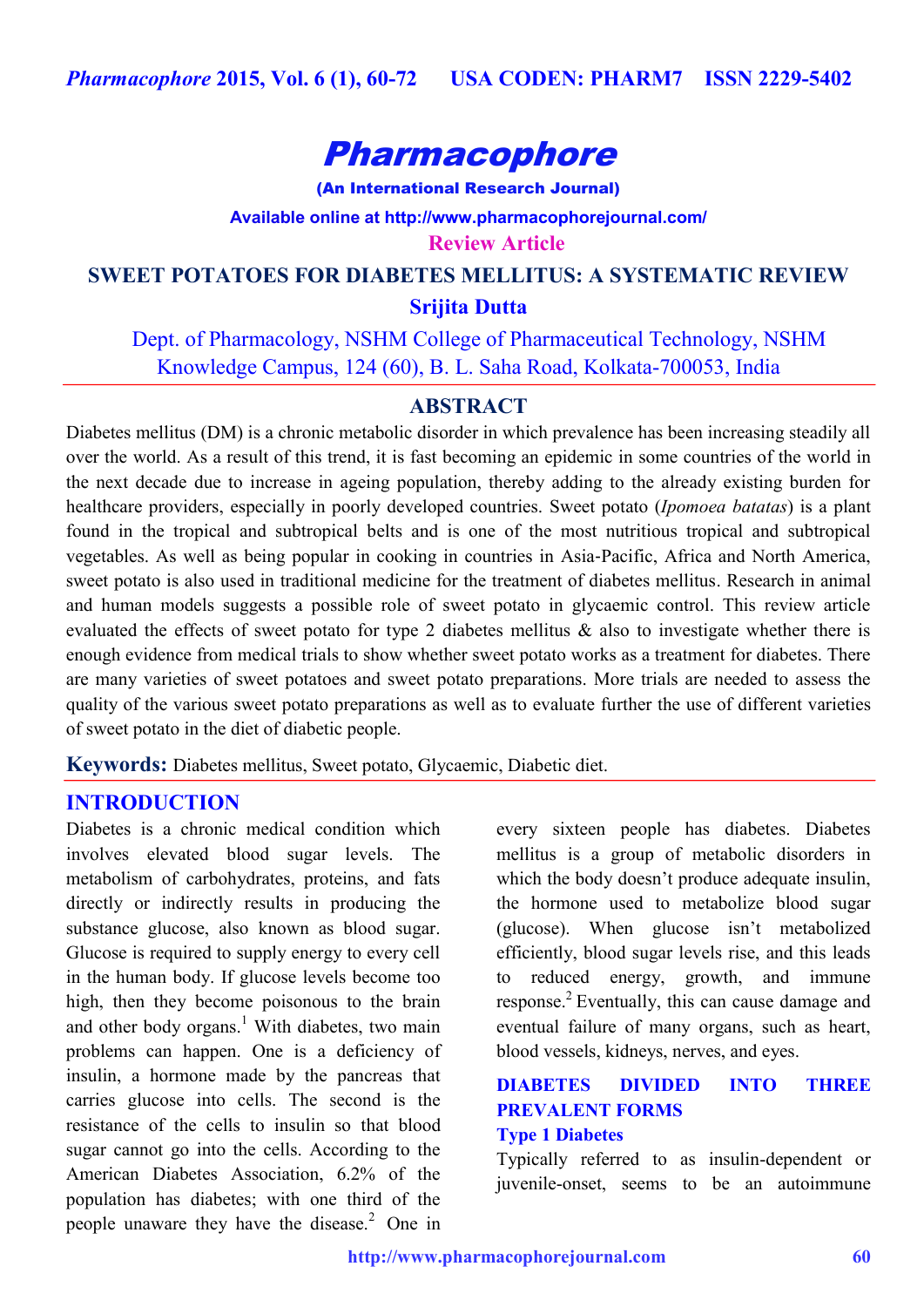disease (where the body's own immune cells attack it) and is the most serious of the two. $3$ 

### **Type 2 Diabetes**

Often called adult-onset or non-insulin dependent diabetes, is by far the more common of the two: about 90 to 95 percent of the diabetes in the United States is type 2. It strikes during adulthood, most often in the elderly or in the obese over forty. It is becoming more and more normal with children, because of the lack of exercise, obesity, and poor dietary habits. People who have type 2 can create sufficient insulin, but the insulin and the glucose it transports cannot effectively enter into the cells. $3$  This group of diabetes is frequently linked to a diet that is high in refined carbohydrates and low in fiber, and it can usually be treated with an effective diet, exercise, and specific nutritional supplements. The third category is referred to as gestational diabetes, diabetes that happens during a woman's pregnancy.<sup>4</sup>

All 3 types of diabetes are quite serious health conditions. When left unmonitored and untreated, blood-sugar levels can swing from drastically low (hypoglycemia) to alarmingly high (hyperglycemia). Hypoglycemia occurs quickly and leaves patient feeling dizzy, pale, sweaty, and confused. Patient may feel uncoordinated or have palpitations. If glucose levels aren't increased, symptoms could grow worse, and patient could lapse into a coma.<sup>[4]</sup> Hyperglycemia isn't much better. It may take hours or days to develop and can result in diabetic keto acidosis, a lifethreatening condition. In the long run, both type 1 and type 2 diabetes can lead to heart disease, kidney and nerve disorders, loss of vision, along with other problems. The high levels of blood sugar can also leave the body susceptible to infection. For those who have type 1 diabetes, scientist needs to work closely with a capable doctor and follow a lifelong treatment plan that includes medication, dieting and exercise. Complementary therapies, while they may not replacement for conventional medical treatment, can offer helpful support to taxed endocrine and other systems and help reduce the need for medications and minimize the long-term

complications of the disease. $<sup>4</sup>$  In uncommon cases</sup> many people could possibly get off insulin therapy when a comprehensive natural approach is followed. Those with type 2 diabetes should also take their disease seriously can consult a doctor on a consistent basis; however, they'll usually realize that a comprehensive dietary, exercise, and supplemental program will reduce or get rid of the need for medication. No matter which type of diabetes one should have, he/she must always talk to doctor about any therapies which plan to include into treatment protocol. And never stop medication without a doctor's consent. $5$ 

Because these symptoms might not seem serious, some people with diabetes remain undiagnosed. If they apply to patients, a doctor should be consulted as quickly as possible.<sup>6</sup>

- Frequent urination (children may be constant bedwetters)
- Strong thirst
- Blurred vision
- Excessive appetite
- Irritability
- Weight loss
- Fatigue

## **Root Causes of Diabetes**

- Heredity
- A poor diet (specifically in type 2 diabetes)
- Lack of Vitamin D
- **Obesity**
- An autoimmune reaction (due to a viral infection, environmental toxin, food allergy) is one proposed theory as to the origin of some causes of type 1 diabetes.<sup>7</sup>
- Chronic stress and the resulting stress hormone imbalance
- Nutritional deficiencies, especially of chromium, B vitamins, zinc, vanadium.

### **GLYCEMIC INDEX**

Glycemic Index (GI) is a measurement carried out on carbohydrate-containing foods and their impact on our blood sugar. GI is a relatively new way of analyzing foods. Previously, most meal plans designed to improve blood sugar analyzed the total amount of carbohydrates (including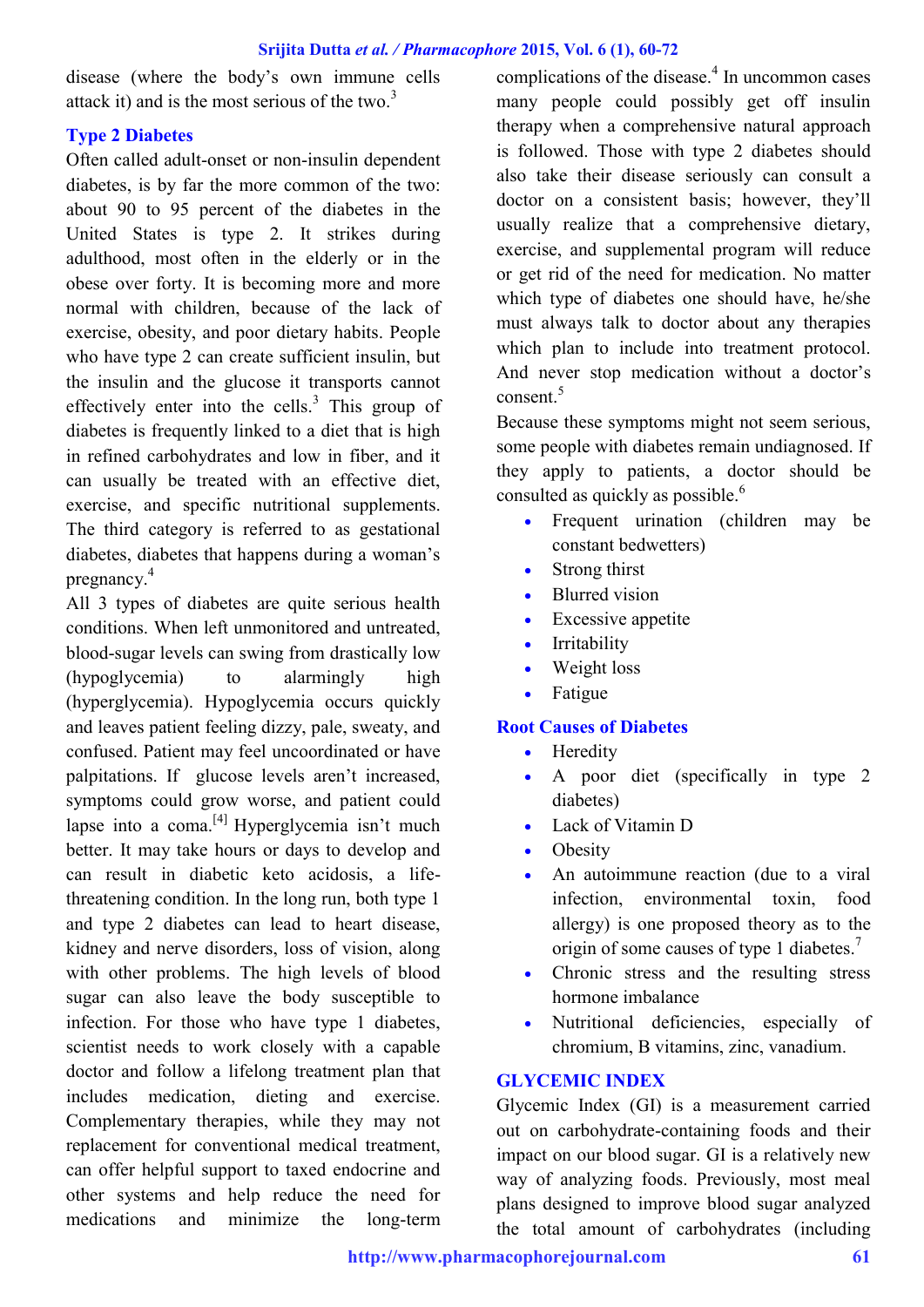sugars and starches) in the foods themselves. GI goes beyond this approach, looking at the impact of foods on actual blood sugar.<sup>8</sup> In other words, instead of counting the total amount of carbohydrates in foods in their unconsumed state, GI measures the actual impact of these foods on blood sugar.

There are various research methods for assigning a GI value to food. In general, the number is based on how much a food item raises blood glucose levels in healthy research participants compared with how much pure glucose raises their blood glucose. GI values are generally divided into three categories:<sup>[8]</sup>

- Low GI: 1 to  $55$
- $\bullet$  Medium GI: 56 to 69
- $\bullet$  High GI: 70 and higher

One limitation of GI values is that they don't reflect the likely quantity one would eat of a particular food.

#### **MANAGEMENT**

Through lifestyle and diet modification. Studies have shown that there was significant reduction in the incidence of type 2 DM with a combination of maintenance of body mass index of  $25 \text{ kg/m}^2$ , eating high fibre and unsaturated fat and diet low in saturated and trans-fats and glycemic index, regular exercise, abstinence from smoking and moderate consumption of alcohol.<sup>9</sup> Suggesting that majority of type 2 DM can be prevented by lifestyle modification. Patients with type 2 DM should receive a medical nutrition evaluation; lifestyle recommendations should be tailored according to physical and functional ability.<sup>10</sup>

### **PHARMACOLOGICAL AGENTS**

### **Biguanides**

Biguanides, of which metformin is the most commonly used in overweight and obese patients, suppresses hepatic glucose production, increases insulin sensitivity, enhances glucose uptake by phosphorylating GLUT-enhancer factor, increases fatty acid oxidation, and decreases the absorption of glucose from the gastrointestinal tract. $^{11}$ 

These generally well tolerated but because they stimulate endogenous insulin secretion, they carry a risk of hypoglycemia.<sup>10</sup> Elderly patients, with DM who are treated with sulfonylureas have a 36% increased risk of hypoglycemia compared to younger patients.<sup>13</sup> Glyburide is associated with higher rates of hypoglycemia compared to glipizide.<sup>14</sup>

### **Meglitinides**

Repaglinide and nateglinide are nonsulfonylurea secretagogues which act on the ATP-dependent K-channel in the pancreatic beta cells thereby stimulating the release of insulin from the beta cells, similar to sulfonylurea, though the binding site is different.<sup>16</sup> Meglitinides have a rapid onset and a short duration of action (4-6 hrs) and thus lower risk of hypoglycemia.

### **Thiazolidinedione**

Thiazolidinedione is an insulin sensitizer, selective ligands transcription factor peroxisomes proliferator-activated gamma. They are the first drugs to address the basic problem of insulin resistance in type 2 DM patients, $17$  whose class now includes mainly pioglitazone after the restricted use of rosiglitazone recommended by Food and Drug Administration (FDA) recently due to increased cardiovascular events reported with rosiglitazone.<sup>9</sup>

### **Alpha glucosidase Inhibitors**

Acarbose, Voglibose and Miglitol have not widely been used to treat type 2 DM individuals but are likely to be safe and effective. These agents are most effective for postprandial hyperglycemia and should be avoided in patients with significant renal impairment.<sup>12</sup>

### **DIETARY APPROACHES TO DIABETES**

Food can be powerful in preventing and reversing diabetes. However, dietary approaches have changed as we have learned more about the

**Sulphonylureas**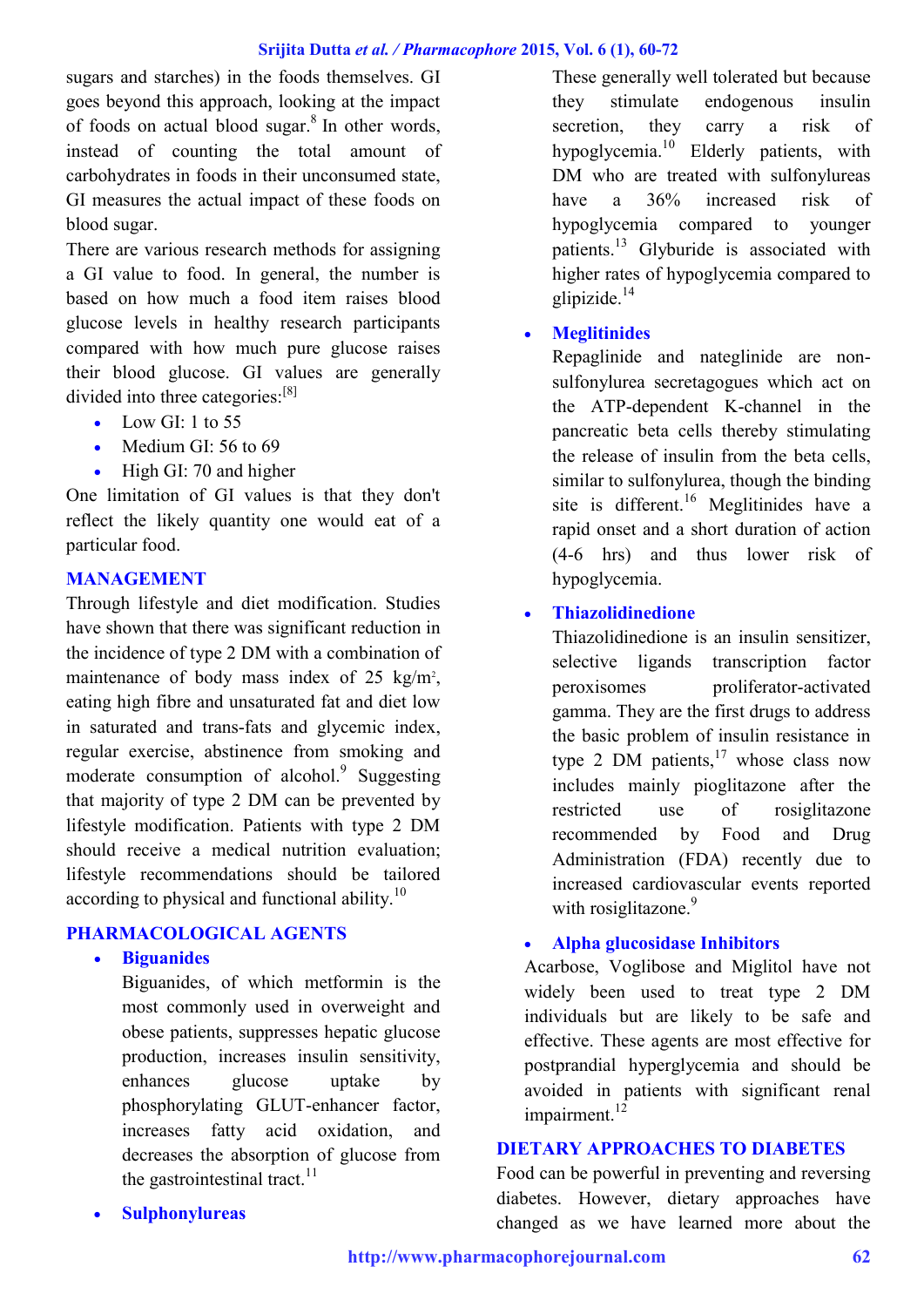disease. The traditional approach to diabetes focuses on limiting refined sugars and foods that release sugars during digestion starches, breads, fruits, pasta, etc. With carbohydrates reduced, the diet may contain an unhealthful amount of fat and protein.<sup>15</sup> So diabetes experts have taken care to limit fats especially saturated fats that can raise cholesterol levels and to limit protein for people with impaired kidney function.

The new approach focuses more attention on fat. Fat is a problem for people with diabetes. The more fat there is in the diet, the harder time insulin has in getting glucose into the cells. $^{18}$ Conversely, minimizing fat intake and reducing body fat help insulin do its job much better. Newer treatment programs drastically reduce meats, high-fat dairy products, and oils. At the same time, they increase grains, legumes, fruits, and vegetables. One study found that 21 of 23 patients on oral medications and 13 of 17 patients on insulin were able to get off of their medications after 26 days on a near-vegetarian diet and exercise program.<sup>19</sup> During two- and three-year follow- ups, most people with diabetes treated with this regimen have retained their gains.<sup>20</sup> The dietary changes are simple, but profound, and they work. Low-fat, vegetarian diets are ideal for people with diabetes. Exercise plays an important role in diabetes management.<sup>22, 23</sup> Through regular exercise, the need for insulin injections or oral medications can often be reduced. This holds true not only for people with type 2 diabetes, but also to some extent for those with type 1. Exercising muscles have a voracious appetite for fuel. When an individual is engaged in regular aerobic exercise, glucose is able to enter the cells without the need for as much or perhaps any insulin.

While people with type 2 diabetes can often reduce (and sometimes eliminate) medications when their weight is reduced and food and exercise are better controlled, those with type 1 diabetes will always need a source of insulin. The cause of type 1 diabetes remains elusive. Several studies have implicated cow's milk consumption as a possible contributor.<sup>24,25</sup> When milk consumption patterns were examined across

various nations, there was a strong correlation with the incidence of type 1 diabetes. It may be that milk proteins cause an autoimmune reaction in which the body mistakenly attacks its own insulin-producing cells. Even so, a good diet and regular exercise can minimize the amount of insulin required.

### **Glycemic Index Diet**

A glycemic index diet is an eating plan based on how foods affect blood sugar level.The glycemic index is a system of assigning a number to carbohydrate-containing foods according to how much each food increases blood sugar. The glycemic index itself is not a diet plan but one of various tools such as calorie counting or carbohydrate counting for guiding food choices. $^{21}$ The term "glycemic index diet" usually refers to a specific diet plan that uses the index as the primary or only guide for meal planning. Unlike some other plans, a glycemic index diet doesn't necessarily specify portion sizes or the optimal number of calories, carbohydrates, or fats for weight loss or weight maintenance. Many popular commercial diets, diet books and diet websites are based on the glycemic index, including the Zone Diet, Sugar Busters and the Slow-Carb Diet.<sup>12-15</sup> The majority of GI diet plans suggest eating low-GI foods such as many vegetables, and whole grains. Foods that are considered to have a high-GI rating (greater than 70) are to be avoided.

## **THE NEW DIETARY APPROACH TO DIABETES**

This new and effective approach to diabetes is remarkably simple. Here are four simple steps to managing blood sugar (and weight, blood pressure, and cholesterol) with diet.

 **Begin a Vegan Diet: Avoid Animal Products**

Animal products contain fat, especially saturated fat, which is linked to heart disease, insulin resistance, and certain forms of cancer. These products also contain cholesterol and, of course, animal protein. It may surprise one to learn that diets high in animal protein can aggravate kidney problems and calcium losses.<sup>26</sup> Animal products never provide fiber or healthful carbohydrates. A vegan diet is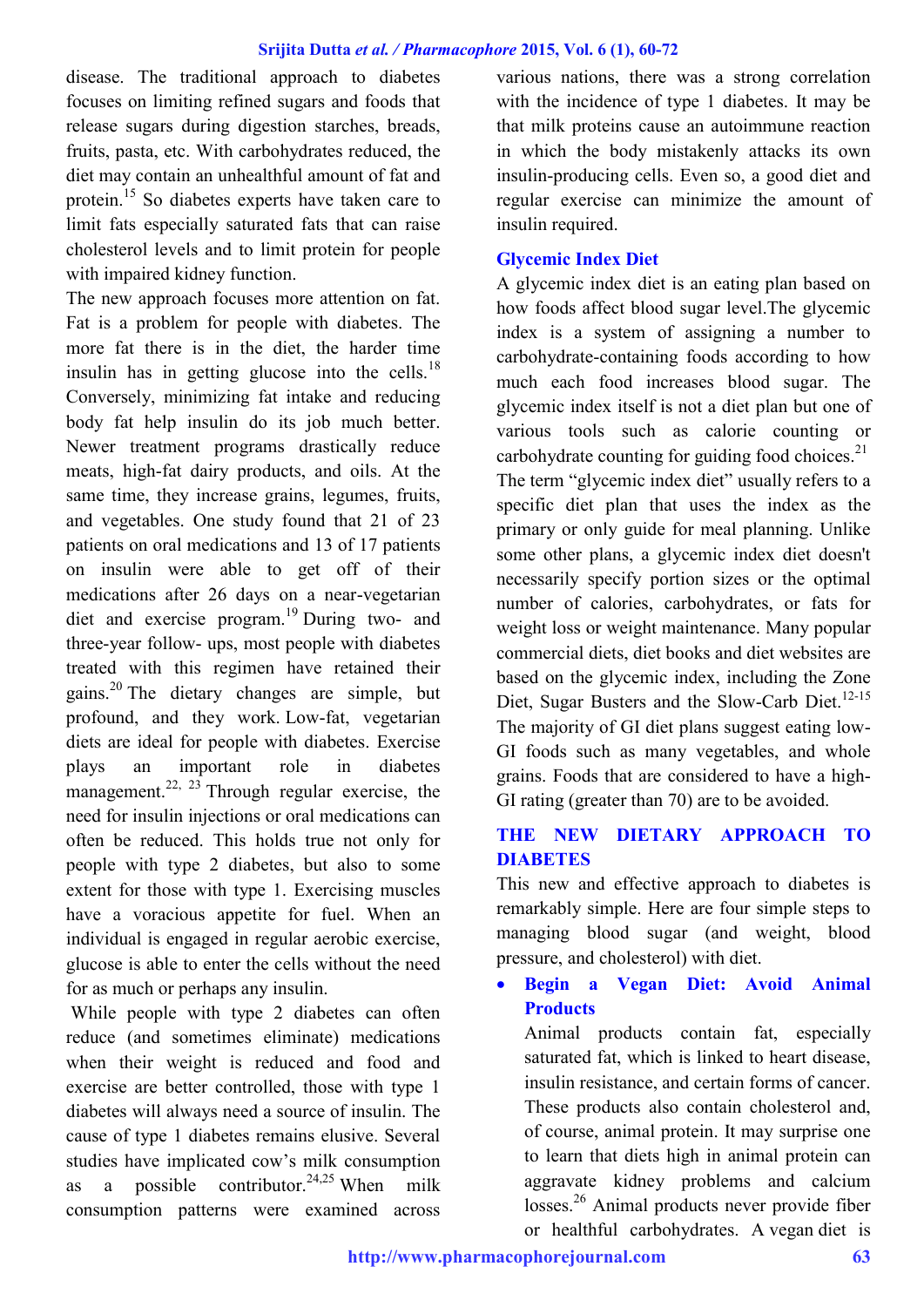one that contains no animal products at all. So, one will want to avoid red meat, poultry, fish, dairy products, and eggs.

# **Avoid Added Vegetable Oils and Other High-Fat Foods**

Although most vegetable oils are in some ways healthier than animal fats, one will still want to keep them to a minimum. All fats and oils are highly concentrated in calories. A gram of any fat or oil contains nine calories, compared with only four calories for a gram of carbohydrate. $27$  Avoid foods fried in oil, oily toppings, and olives, avocados, and peanut butter. Aim for no more than 2-3 grams of fat per serving of food.

## **Favor Foods with a Low Glycaemic Index**

The glycaemic index identifies foods that increase blood sugar rapidly. This handy tool allows one to favor foods that have much less effect on blood sugar. High-glycaemic-index foods include sugar itself, white potatoes, most wheat flour products, and most cold cereals.<sup>28</sup>

### Go **High Fiber**

Aim for 40 grams of fiber a day, but start slowly. Load up on beans, vegetables, and fruits. Choose whole grains (try barley, oats, quinoa, millet, whole-wheat pasta, etc.). Aim for at least 3 grams per serving on food labels and at least 10 grams per meal.<sup>[29]</sup>

To put these guidelines to work, focus on the New Four Food Groups. Choose unlimited amounts of grains, legumes, fruits, and vegetables. Modest amounts of nonfat condiments, alcohol, and coffee are also fine.<sup>30</sup>

### **Grains**

Pasta, rice, high-fiber cereals, corn, oatmeal, couscous, bulgur wheat, millet, barley, rye, etc.

## **Legumes**

Beans (black, pinto, kidney, garbanzo, white, etc.), peas, split peas, lentils, nonfat soy products.31,32

## **Fruits**

All, except avocados, olives, pineapple, and watermelon. Bananas, apples, grapes, pears, peaches, oranges, melons, grapefruit, kiwi, and berries, among others, are all good choices.

## **Vegetables**

All, except white potatoes. Examples include tomatoes, cucumbers, carrots, broccoli, cauliflower, spinach, kale, collards, squash, green beans, bok choy, sweet potatoes, and artichokes $33$ 

### **Vitamin B12**

Those following a diet free of animal products should take a B12 supplement of 5 micrograms per day. Any common multiple vitamin will provide this amount.<sup>34</sup>

## **ARE SWEET POTATOES SAFE FOR DIABETICS AND PRE-DIABETICS**

According to research conducted in the College of Agriculture and Life Sciences, sweet potatoes are a low-glycemic index (GI) food, which release glucose very slowly into the bloodstream.<sup>35</sup> Low-glycemic foods also benefit the pancreas by not overworking it and make one feel satiated longer.<sup>36</sup> Other research shows that sweet potatoes can help regulate blood sugar because of their ability to raise blood levels of adiponectin, a protein hormone created by fat cells, to help regulate how body metabolizes insulin. $37$  Even if these findings exist, sweet potatoes should still be consumed in moderation. Keep in mind that the sweet potato is a naturally sweet food and its varieties differ with their sugar content. An example is the American sweet potato, which is grown because of its sweetness. It contains 6.5 grams of sugar per 100 grams. $^{38}$ 

If anyone is a diabetic or is suffering from problems related to insulin resistance, consult doctor to know whether it's safe for his/her to consume sweet potatoes.

### **SWEET POTATO**

Sweet potatoes are a good food choice for diabetics as they are high in fiber and have a low glycemic index. Foods with a low glycemic index have less of an immediate impact on blood glucose levels, and therefore can help diabetics control their blood sugar.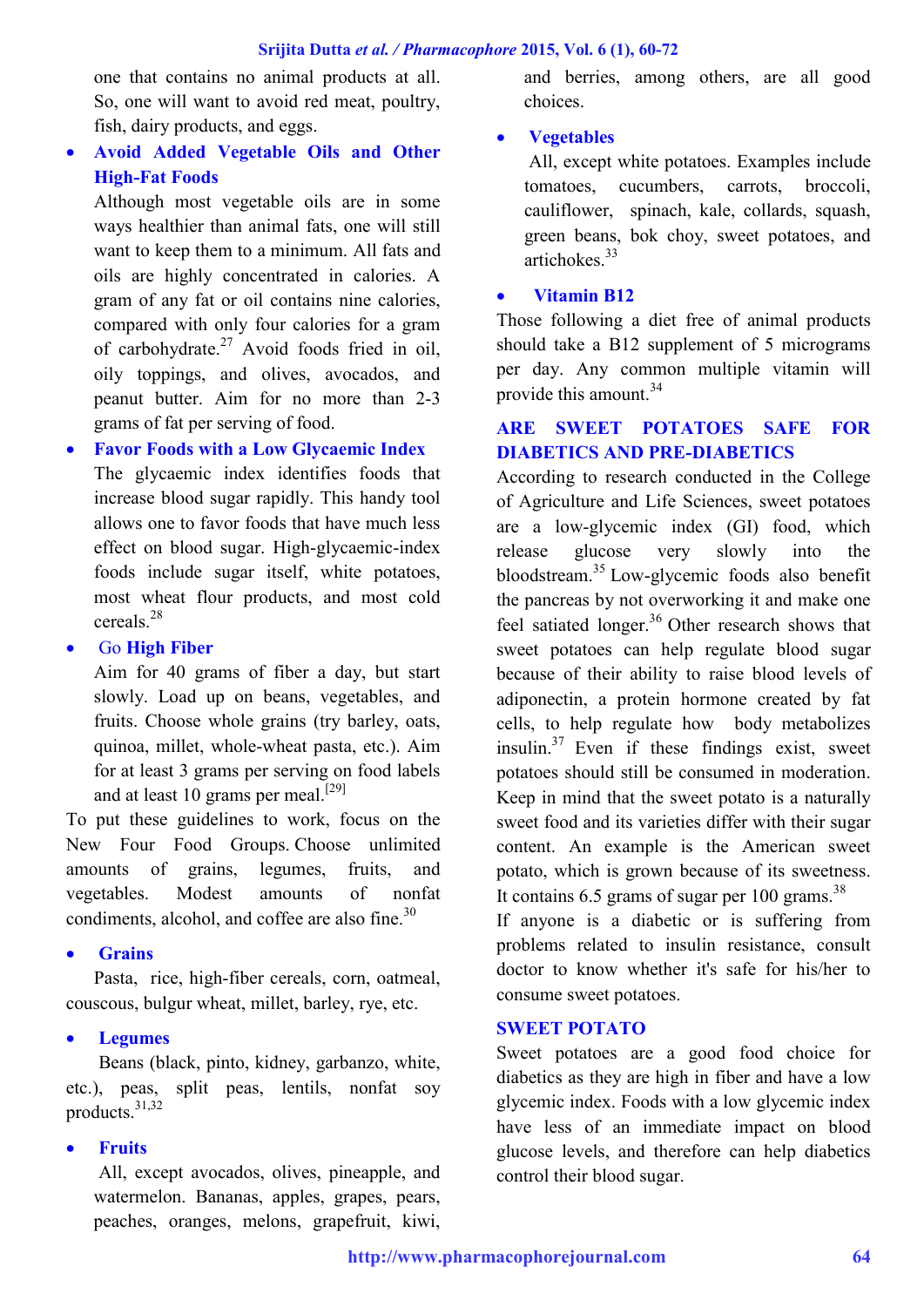**Scientific Name(s):** *Ipomoea batatas* L. Family: Convolvulaceae.<sup>39</sup>

**Common Name(s):** Sweet potato, caiapo, nyamis (Africa), yam, kumara (New Zealand), camote (southwest United States).39

### **Uses**

Pharmacological investigations on the antidiabetic, antihypertensive, anti-inflammatory, antimicrobial, and antioxidant activity of sweet potato have been conducted.<sup>40</sup>

### **Fiber**

Sweet potatoes are also good for diabetics because they contain a good deal of fiber, particularly when the skins are left on. The amount of fiber in a food slows down the rate of digestion of the starches. This action in turn lowers the glycemic index of the sweet potato and helps keep blood sugar levels within a manageable range. $40$ 

### **Dosing**

Clinical studies of the efficacy of the nutraceutical caiapo, an extract of sweet potato, used a total of 4 capsules daily, with each capsule containing caiapo 168 to 336 mg. Sweet potato is available in powder and capsule (caiapo) forms. $41$ Dosage regimens vary, but most commercial manufacturers suggest 2 capsules 30 minutes before meals, up to a total of 6 capsules daily.

### **Contraindications**

Hypersensitivity to any of the chemical components in the plant species.<sup>42</sup>

### **Pregnancy/Lactation**

There are no case reports or clinical studies relevant to pregnancy or lactation. However, women with hypersensitivity reactions to the plant should avoid use.<sup>42</sup>

### **Interactions**

None well documented.

## **Adverse Reactions**

Historical and clinical data document no serious adverse reactions. Patients with known hypersensitivity reactions to the plant may develop generalized urticaria, hypotension, and edema of the hands and face. $43$  Dizziness, loss of consciousness, nausea, vomiting, and a sensation of tickling and tightness in the throat have been documented.

## **Toxicology**

Very little toxicity data are available about the plant. Animal studies document temporary neurological effects followed by extensive liver necrosis for 3 sesquiterpenoids in sweet potato with a median lethal dose varying from 184 to  $266 \text{ mg/kg}$ <sup>[44]</sup> Sweet potato consumption should be avoided by individuals hypersensitive to any of the chemical components in the plant species.<sup>34</sup>

### **Botany**

The sweet potato plant originated in Central America. Although China is considered the leading producer of sweet potatoes, the plant is widely cultivated and consumed throughout the world. It is a herbaceous perennial vine with alternate heart-shaped, lobed leaves and mediumsized flowers. The root is edible and is often long and tapered. The skin may be red, purple, or brown and white in color. The interior, or flesh, may be white, yellow, orange, or purple. The leaves and shoots sometimes are eaten as greens.<sup>44</sup>

## **History**

Sweet potato is the world's sixth largest food crop and is important for the growing populations in Asian and African countries. The plant has been used medicinally in Japan for treating diabetes and other diseases. American Indians used sweet potato to treat thirst and weight loss attributed to diabetes.45-47

## **Chemistry**

There are numerous, extensive phytochemical investigations. Most studies focus on the nutraceutical properties and understanding the physiological functions of sweet potato. Only selective studies will be discussed because of the extent of these investigations. The root and skin contain most of the studied medicinal components. High levels of polyphenols, such as anthocyanins and phenolic acids (eg, caffeic acid), have been isolated from sweet potato. Chlorogenic, dicaffeoylquinic, and tricaffeoylquinic acids are derivatives of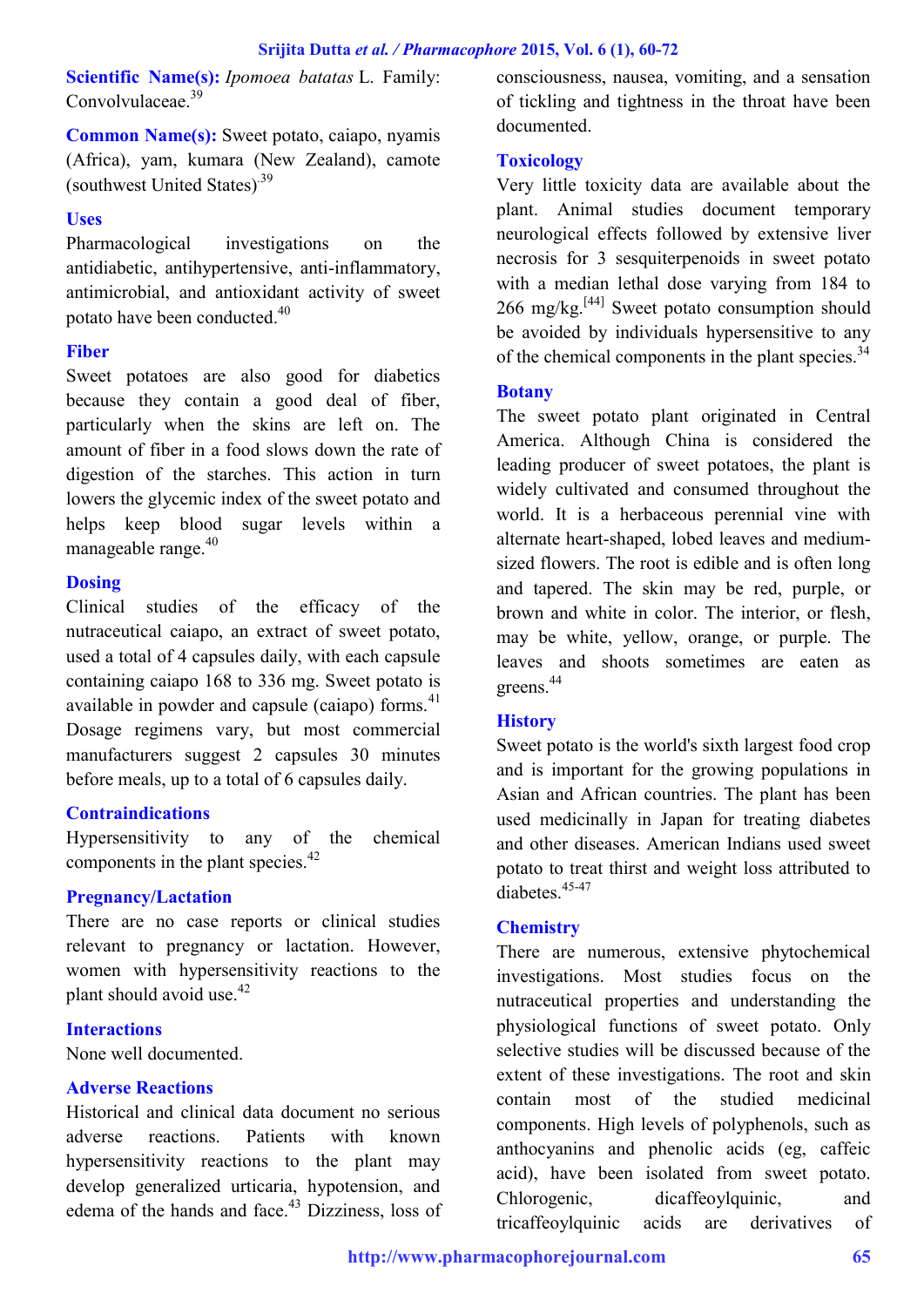caffeoylquinic acid that protect the root from fungal diseases and have potential cancer chemoprotective effects. The numerous acylated anthocyanins are the major color constituents in the storage roots and are important in the plant's use in diabetes.<sup>45</sup>

The plant's antioxidant activity is associated with its alpha-tocopherol content, which is the most common form of vitamin E, and comprises 25 mg per 100 g of sweet potato shoots. The 2 storage proteins, sporamins A and B, account for more than 80% of the total protein isolated from the roots of sweet potato.<sup>46,47</sup>

### **Pharmacology**

Pharmacological investigations on the antidiabetic, antihypertensive, anti-inflammatory, antimicrobial, and antioxidant activity of sweet potato in animals have been conducted.<sup>40</sup>

*Cardiovascular effects in vitro data*

An extract was examined for relaxant activity on isolated rat vascular aortic preparations. Sweet potato showed 97% relaxation activity for endothelium-intact aortic ring preparations but only 35% in the mesenteric vascular bed. The vasorelaxation mechanism of action was similar to that of the pharmacological agent acetylcholine.<sup>32</sup>

 *Antioxidant effects In vitro and in vivo data-*The major phenolic components in a 70% methanol extract of sweet potatoes showed strong antioxidant activity in a linoleic acidaqueous system.<sup>33</sup> Anthocyanins of purple sweet potato (PSP) have antioxidant activity. DPPH (1,1-diphenyl-2-picrylhydrazyl) radical scavenging activity in collected urine samples increased in PSP anthocyanin-injected rats and in 6 PSP beverage-administered human volunteers. The degree of radical-scavenging activity for some of the anthocyanins was higher than that for ascorbic acid. $34$ 

*Immune system effects animal data*

Sweet potato fiber may be useful in combination with other therapeutic agents used in skin wound therapy. The healing effect of sweet potato fiber was evaluated for burns or decubital wounds in rats over 19 days. Outcome measures included reduction

in size and changes in quality of the wounds. Rats treated with the sweet potato fiber covering had reduced wound areas by 21% at day 9, 19.5% at day 11, and 18.7% at day 13, compared with controls. Healing times for both groups were 19 days for treated rats and 21 days for controls. $35$ 

In a mouse model, purified sweet potato polysaccharide (PSPP) isolated from the roots acted as a biological response modifier. In a dosedependent manner, mice treated with PSPP (50, 150, and 250 mg/kg body weight for 7 days) had increased in phagocytic function, hemolytic activity, and serum IgG concentration. $31$ 

### **Clinical data**

A randomized, crossover study involving 16 healthy, nonsmoking adults (7 men and 9 women) examined the effects of physiological doses of purple sweet potato leaves (PSPL) over 6 weeks. During week 1, control and experimental groups were subjected to a low-polyphenol diet. During weeks 2 and 3, the experimental group consumed a PSPL diet consisting of 200 g daily of PSPL, and the control group consumed a diet consisting of low polyphenols and carotenoids adjusted to the same level as that of PSPL.<sup>49</sup> The washout diet followed week 4. During weeks 5 and 6, experimental and control groups switched diets. Results from blood and urine samples indicate that dietary intervention in the form of PSPL consumption modulated various aspects of immune function, including increased proliferation responsiveness of peripheral blood mononuclear cells, secretion of cytokines IL-2 and IL-4, and increased lytic activity of natural killer cells<sup>36</sup>

Similar immune system effects also have been documented for the white-skinned sweet potato  $(WSSP).$ <sup>37</sup>

### **Diabetes In Vitro Data**

In a free-glucosidase (AGH) assay system, potent AGH inhibitory activity was seen with anthocyanin extracts from the storage roots of PSP (IC  $_{50}$  = 0.36 mg/mL). The extracts also inhibited alpha-amylase activity, indicating a potential role in suppressing the increase in postprandial glucose levels.<sup>38</sup>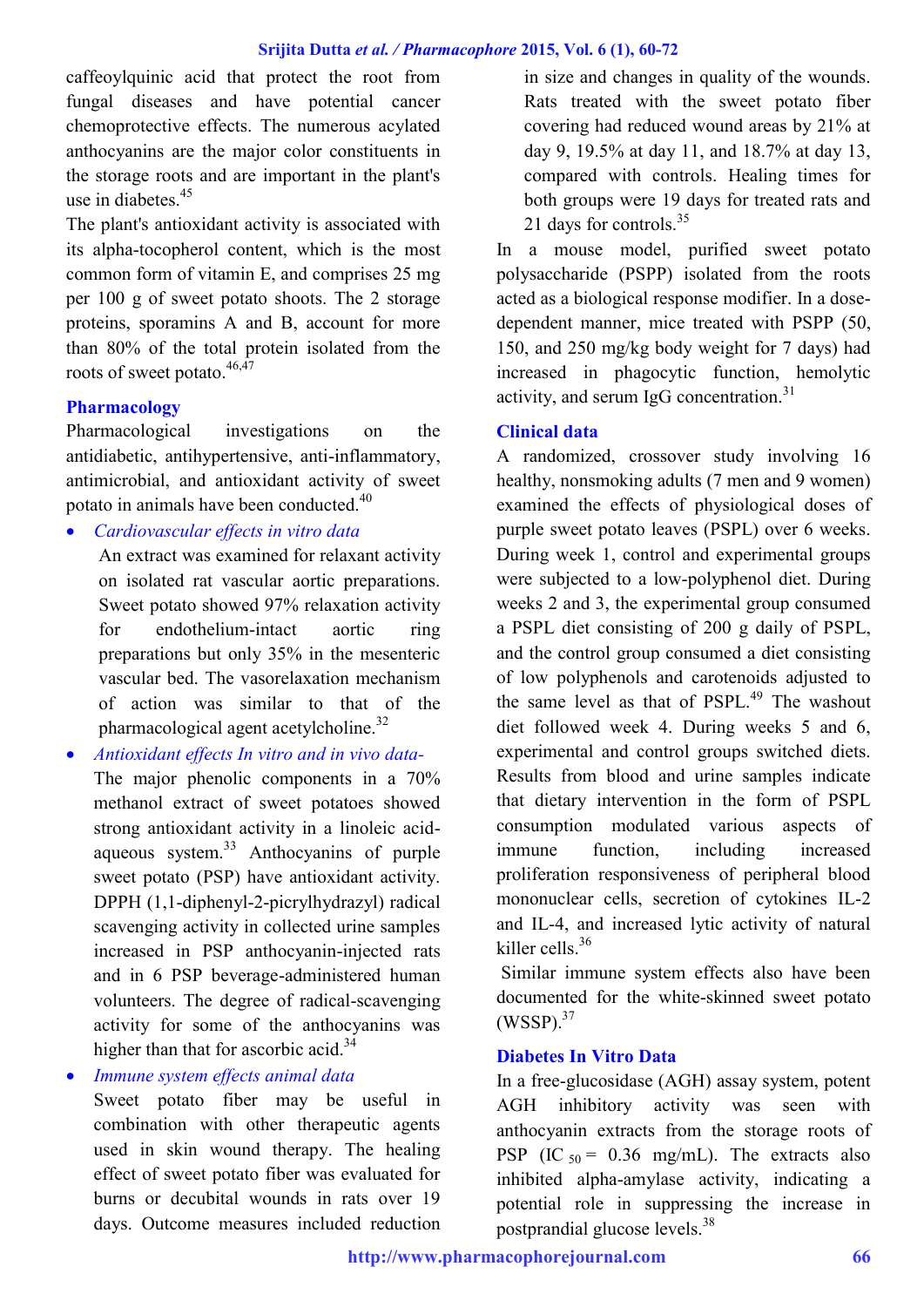#### **Animal data**

The antidiabetic activity of WSSP versus troglitazine was examined in Zucker fatty rats over 8 weeks. After starting oral dosing with WSSP, hyperinsulinemia was reduced 23%, 26%, 60% and 50%, at 3, 4, 6, and 8 weeks, respectively. WSSP also inhibited increases in blood sugar levels after administration of a glucose challenge test during week 7. Histology of the pancreas showed regranulation of pancreatic islet B cells. Isolation and purification of the antidiabetic component in WSSP was unsuccessful.<sup>32,39</sup> Evidence and similar experiments in rats indicate that acylated anthocyanins, such as caffeoylsophorose, are responsible for alpha-glucosidase inhibition of the extract. The production of adiponectin by transgenic sweet potatoes has gained pharmaceutical interest. Adiponectin is a cytokine produced and secreted only from adipose tissue and is found in human plasma. Low levels of this cytokine or protein are associated with type 2 diabetes mellitus, obesity, and hypertension. $38,50$ 

#### **Clinical data**

Caiapo, an extract of WSSP, improves glucose tolerance by reducing insulin resistance without affecting body weight or insulin secretion and clearance. A 6-week, prospective, placebocontrolled, randomized, double-blind study involving 18 men examined the effects of caiapo. Patients were randomized into 3 groups and received a total of 4 tablets daily containing placebo, caiapo 168 mg, or caiapo 336 mg.<sup>[48]</sup> Outcome measures assessed included an intravenous glucose tolerance test and oral glucose tolerance test. Overall, only high-dose caiapo improved metabolic control by decreasing insulin resistance without affecting body weight. No serious side effects were observed.<sup>35,51</sup> Results from an uncontrolled study in 145 Japanese patients with type 2 diabetes treated with the nutraceutical caiapo indicated a decrease in blood glucose levels.<sup>35</sup>

### **Other Pharmacological Activity**

Chemoprotective effects may be associated with the anthocyanins and phenolic acids in sweet potato. Sweet potato contains provitamin A or

beta-carotene and clinical studies document its potential role as a long-term, food-based strategy in reducing vitamin A deficiency in children in many developing countries.<sup>33,34,52,53</sup>

## **Beneficial Compounds Found in Sweet Potatoes**

While orange sweet potatoes have anticarcinogenic properties, it was found that purple sweet potatoes have better cancer-fighting abilities because they have cyanidins and peonidins, which have a positive effect against cancer cell growth. These cancer-fighting compounds, which are more prevalent in the flesh than in the skin, $40$  are found to help reduce the potential dangers of heavy metals, such as mercury, cadmium, and arsenic. This is beneficial to individuals diagnosed with digestive problems like irritable bowel syndrome and ulcerative colitis, as well as to those who wish to reduce their exposure to metal toxins. $41$  Sweet potatoes also contain two important antioxidant enzymes: copper/zinc superoxide dismutase and catalase. According to one study, purple sweet potatoes have more than three times the antioxidant activity than that of one blueberry.<sup>42</sup>

In addition to sweet potatoes' antioxidant content, these vegetables are also great sources of vitamins C and B5, copper, dietary fiber, niacin, potassium, and iron  $43$ 

## **Japanese Sweet Potato may Cure Diabetes Along with Coffee and Ginkgo**

A white sweet potato extract from the *Ipomoea batatas* plant may cure diabetes, adding to other recent research showing blood sugar reducing benefits from coffee, the gingko tree, and nuts. Diabetes is at epidemic proportions but traditional medicine has used plants to treat this condition worldwide<sup>50</sup>

#### **Sweet Potato Diabetes Research**

Researchers are now studying the *Ipomoea batatas* plant, a traditional sweet potato remedy from the mountains of Japan. The white sweet potato has been used for centuries in Japan to treat high blood pressure, anemia and diabetes. $51$ The raw potatoes come from the Kagawa region of Japan, a mountainous region between Osaka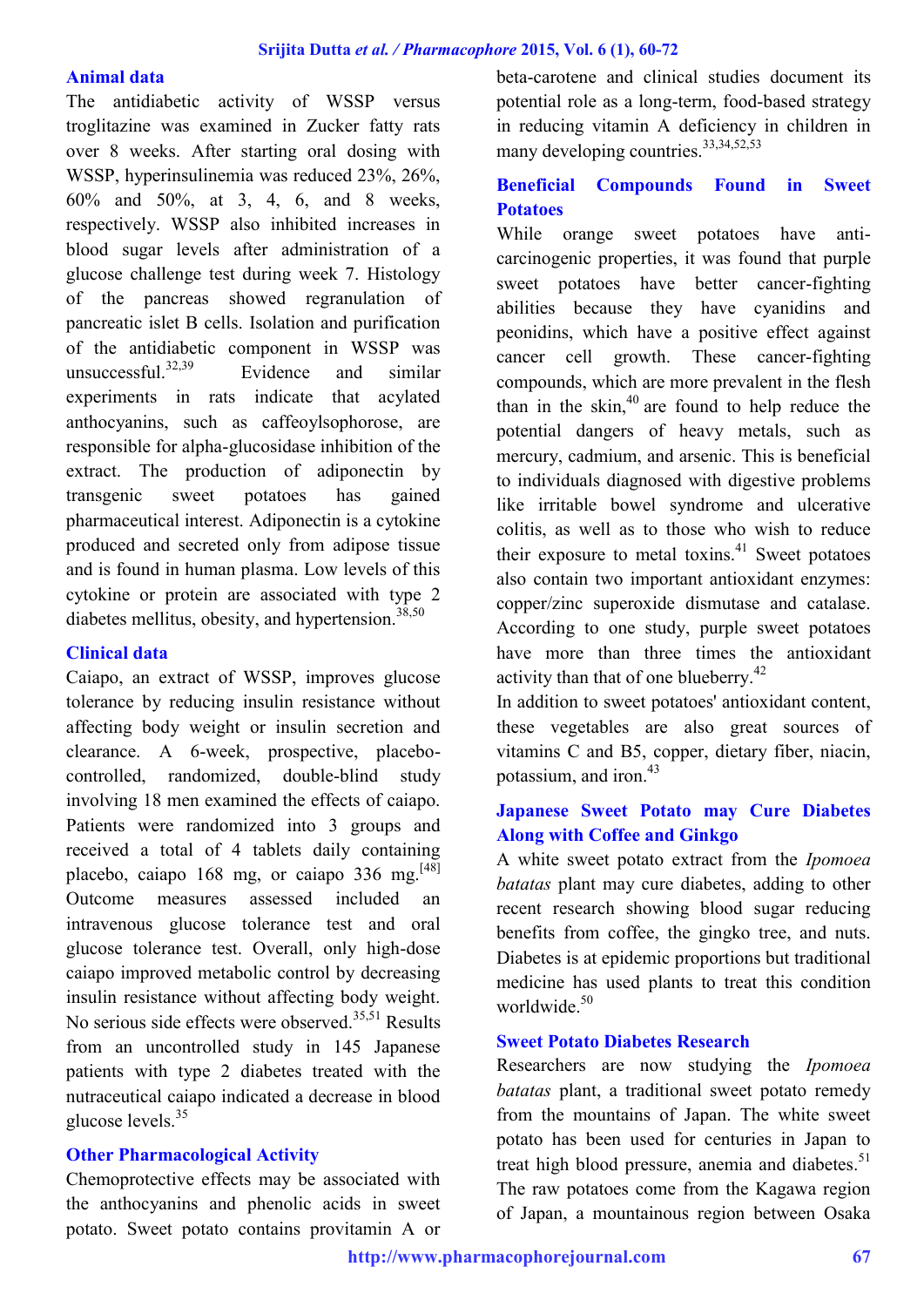and Hiroshima. Recent research with the sweet potato extract has shown promise in stabilizing blood sugar in type 2 diabetes. A study in Austria and Italy enlisted 60 participants who consumed 4 g of an extract of the white sweet potato, called caiapo. After three months, many reported reduced blood sugar of 15 points.<sup>48</sup> When participants consumed 2 grams of the extract, their results were not curative, but those on the 4 gram a day diet showed at least a 13 percent reduction in fasting blood sugar, as well as a 30 percent drop in cholesterol and a 13 percent drop in LDL cholesterol. $53$  The caiapo extract seems to have an effect by decreasing insulin resistance; however, further tests are needed to confirm these findings. Sweet potatoes join the ranks of other foods thought to help reduce insulin resistance and prevent the onset of [diabetes,](http://www.naturalnews.com/diabetes.html) such as coffee and nuts  $52-54$ 

## **CONCLUSION**

DM is a metabolic disease that can be prevented through lifestyle modification, diet control, and control of overweight and obesity. Education of the populace is still key to the control of this emerging epidemic. Novel drugs are being developed, yet no cure is available in sight for the disease, despite new insight into the pathophysiology of the disease. Pharmacological investigations on the antidiabetic, antihypertensive, anti-inflammatory, antimicrobial, and antioxidant activity of sweet potato have been conducted. But there is insufficient evidence to recommend sweet potato for diabetes mellitus. Improvement in trial methodology as well as addressing the issues of standardization and the quality control of preparations of other varieties of sweet potato are required. For medical nutritional therapy, further observational trials and RCTs evaluating the effects of sweet potato are needed to guide any recommendations in clinical practice.



**Figure 2:** Type 2 Diabetes

**http://www.pharmacophorejournal.com 68**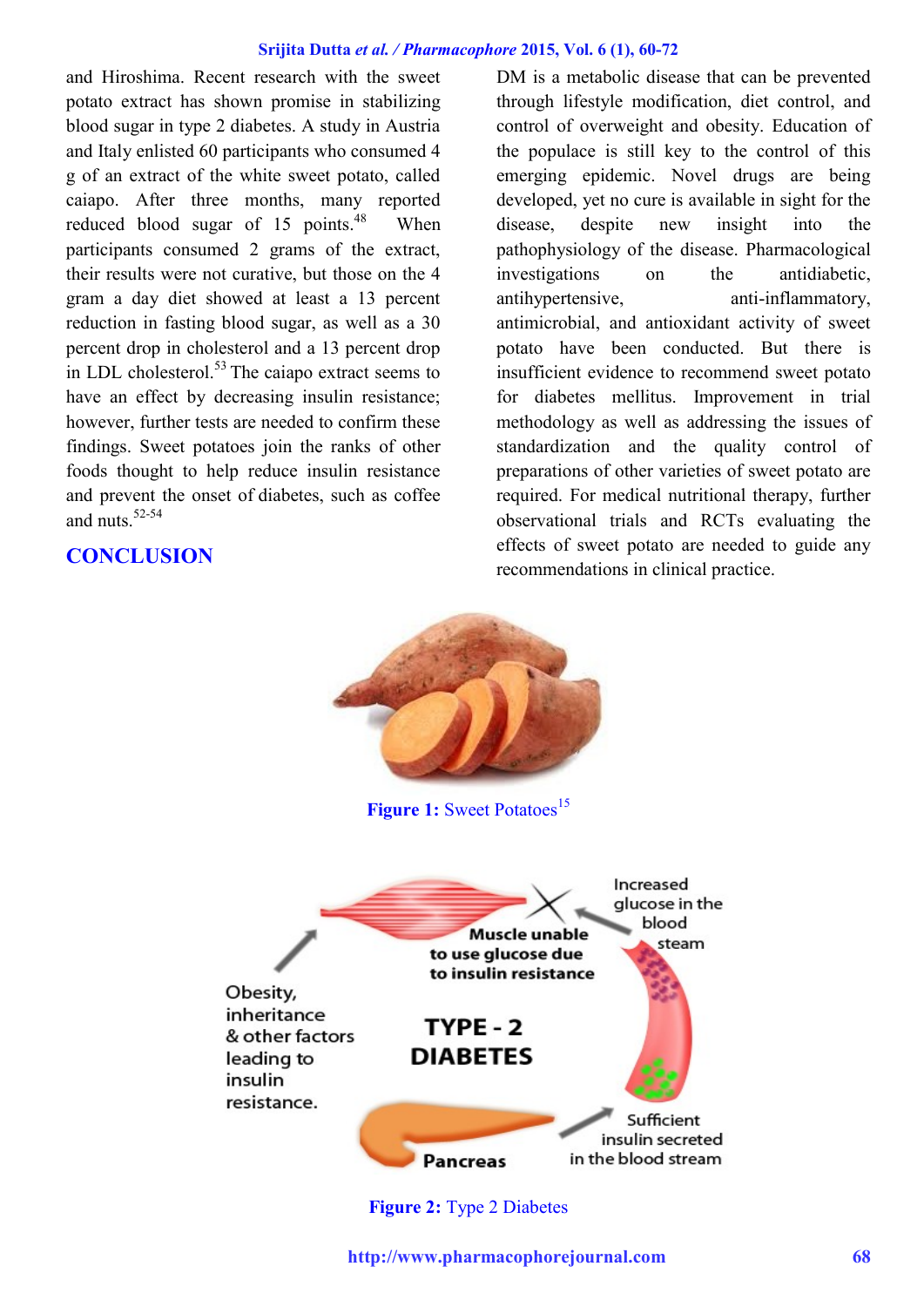**Srijita Dutta** *et al. / Pharmacophore* **2015, Vol. 6 (1), 60-72 Symptoms of diabetes** Excess<br>urine Fatigue Vision changes Infection Hunger Thirst Peripheral Neuropathy vascular<br>disease Retinopathy Nephropathy Coronary<br>heart<br>disease Stroke **Diabete** plication

**Figure 3:** Symptoms of Diabetes



**Figure 4:** Root Causes of Diabetes



**http://www.pharmacophorejournal.com 69 Figure 5:** Dietary Approaches to Diabetes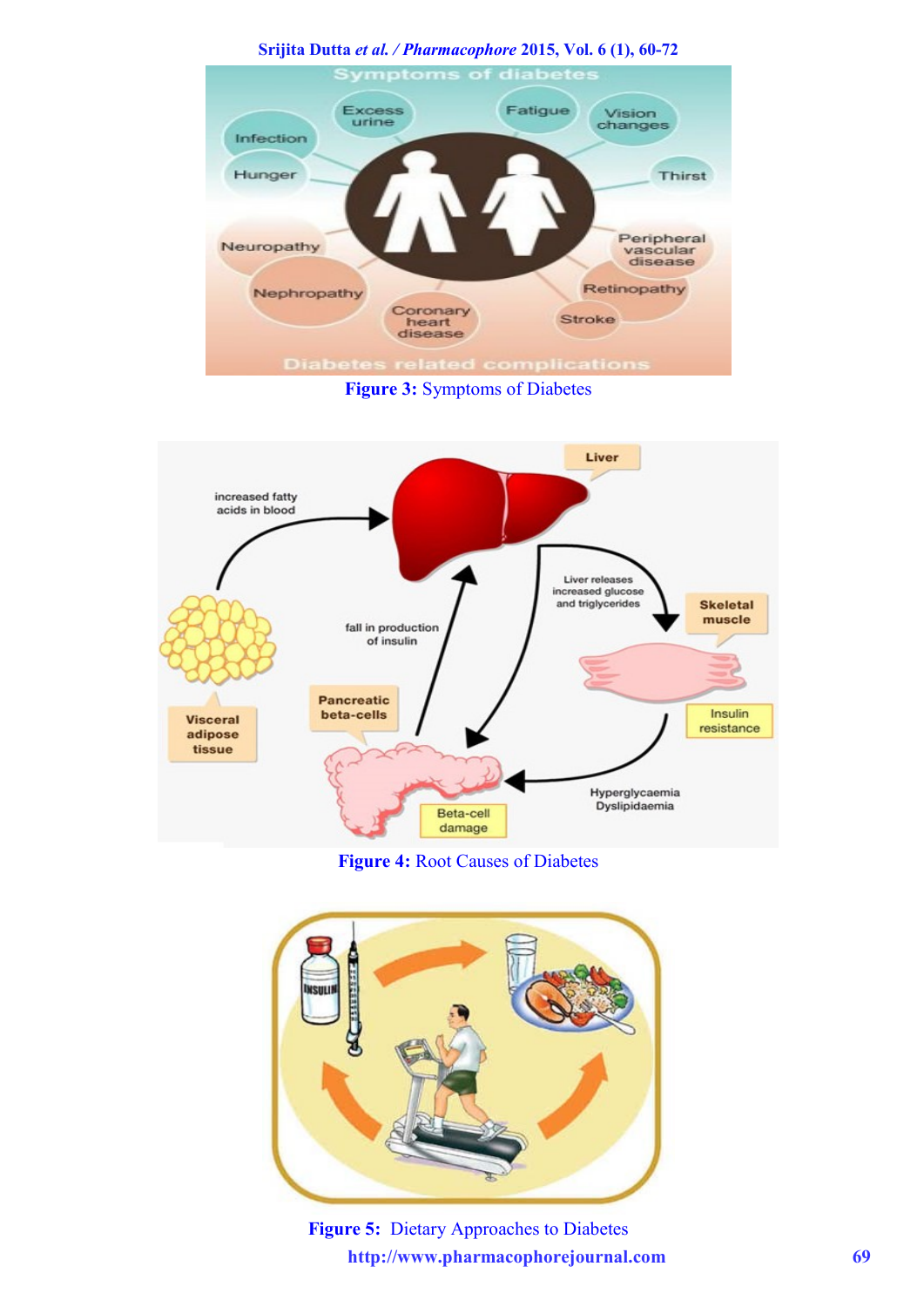### **Srijita Dutta** *et al. / Pharmacophore* **2015, Vol. 6 (1), 60-72 Table1:** Ouick Glycemic Guide<sup>21</sup>

| <b>High-GI</b> (avoid) | $Low\text{-}GI$ (enjoy)                           |
|------------------------|---------------------------------------------------|
| White or wheat bread   | Pumpernickel, rye, multigrain, or sourdough bread |
| Most cold cereals      | Old-fashioned oatmeal, bran cereals, Grape-Nuts   |
| Watermelon, pineapple  | Most fruits                                       |
| Baking potatoes        | Sweet potatoes                                    |
| Sugar                  | Pasta                                             |
|                        | Rice, barley, couscous                            |
|                        | Beans, peas, lentils                              |
|                        | Most vegetables                                   |

# **REFERENCES**

- 1. Ahmed, AM (2002), "History of Diabetes Mellitus", *Saudi Med J*, 23(4), 373-378.
- 2. *[http://science.jrank.org/pages/2044/Diabetes](http://science.jrank.org/pages/2044/Diabetes-Mellitus.html) [-Mellitus.html](http://science.jrank.org/pages/2044/Diabetes-Mellitus.html)* (Accessed on 2011).
- 3. Patlak, M (2002), "New weapons to combat an ancient disease: treating diabetes", *FASEB J*, 16(14), 1853.
- 4. Maitra, A; Abbas, AK "*Endocrine System*", In: Kumar ,V; Fausto, N; Abbas, AK (2005), "*Robbins and Cotran Pathologic Basis of Disease*", 7<sup>th</sup> Ed, Saunders, Philadelphia, 1156-1226.
- 5. Chen, L; Magliano, DJ and Zimmet, PZ (2011), "The worldwide epidemiology of type 2 diabetes mellitus: present and future perspectives", *Nature Reviews Endocrinology*",
- 6. *[www2.niddk.nih.gov/NR](http://www2.niddk.nih.gov/NR)* (Accessed on 2011).
- 7. Azevedo, M and Alla, S (2008), "Diabetes in sub-saharan Africa: kenya, mali, mozambique, Nigeria, South Africa and Zambia", *Int J Diabetes Dev Ctries*,(4),101- 108.
- 8. *<http://www.idf.org/diabetesatlas>* (Accessed on 2011).
- 9. Willi, C; Bodenmann, P; Ghali, WA; Faris, PD and Cornuz, J (2007), "Active smoking and the risk of type 2 diabetes: a systematic review and meta-analysis", *JAMA*, 298(22), 2654-2664.
- 10. Yoon, KH; Lee, JH; Kim, JW; Cho, JH; Choi, YH and Ko, SH *et al.* (2006), "Epidemic obesity and type 2 diabetes in Asia", *Lancet*, 368 (9548), 1681-1688.
- 11. Boffetta, P; Mclerran, D; Chan, Y; Manami, I; Sinha, R and Gupta, PC *et al.* (2011), "Body mass index and diabetes mellitus in Asia. A

cross sectional pooled analysis of 900,000 individuals in the Asia cohort consortium 2011", *[www.plosoni.org/article/info](http://www.plosoni.org/article/info)*.

- 12. Chiniwala, N; Jabbour, S( 2011), "Management of diabetes mellitus in the elderly", *Curr Opin Endocrinol Diabetes Obes*, 18(2),148-152
- 13. Scheen, AJ (2005), "Drug interactions of clinical importance with antihyperglycaemic agents: an update", *Drug Saf*, 28(7), 601-631.
- 14. Fuhlendorff, J; Rorsman, P; Kofod, H; Brand, CL; Rolin, B and MacKay, P *et al.* (1998), "Stimulation of insulin release by repaglinide and glibenclamide involves both common and distinct processes", *Diabetes*, 47(3),345-351.
- 15. Blicklé, JF (2006), "Meglitinide analogues: a review of clinical data focused on recent trials", *Diabetes*, 32(2), 113-120.
- 16. Yki-Järvinen, H (2004), "Thiazolidinediones", *N Engl J Med*, 351(11), 1106-1118.
- 17. Zhao, G; Kan, J; Li, Z and Chen, Z (2005), "Characterization and immunostimulatory activity of an  $(1\rightarrow 6)$ -a-D-glucan from the root of Ipomoea batatas", *Int Immunopharmacol*, 5,1436-1445.
- 18. Kusano, S; Abe, H and Tamura, H (2001), "Isolation of antidiabetic components from white-skinned sweet potato ( *Ipomoea batatas*  L.)", *Biosci Biotechnol Biochem*, 65,109- 114.
- 19. Yoshimoto, M; Okuno, S; Yoshinaga, M; Yamakawa, O; Yamaguchi, M and Yamada, J (1999), "Antimutagenicity of sweetpotato (Ipomoea batatas) roots", *Biosci Biotechnol Biochem*, 63,537-541.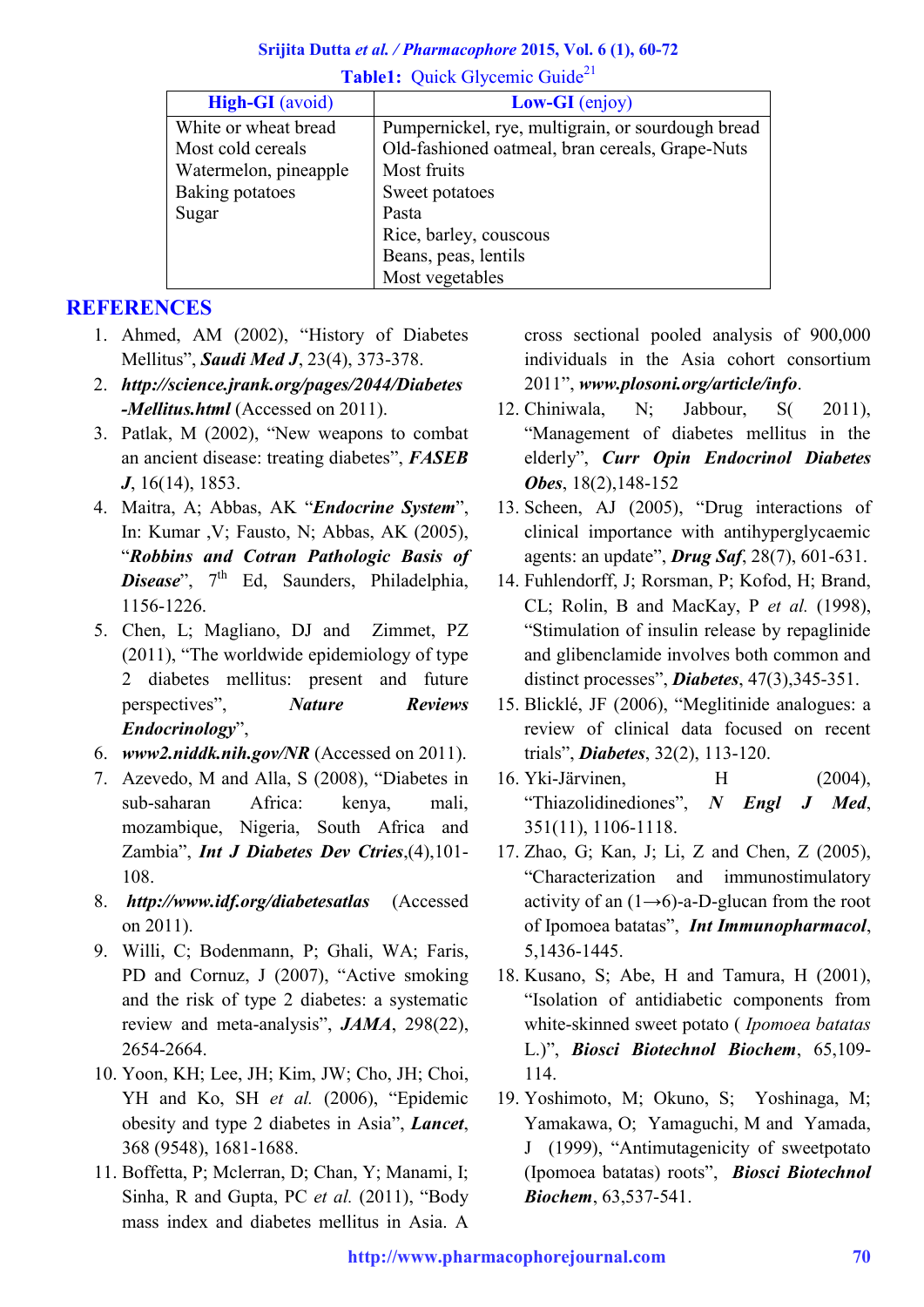- 20. Konczak-Islam, I; Yoshimoto, M; Hou, D; Terahara, N and Yamakawa, o (2003), "Potential chemopreventive properties of anthocyanin-rich aqueous extracts from in vitro produced tissue of sweetpotato (*Ipomoea batatas* L.)", *J Agric Food Chem* , 51,5916- 5922.
- 21. Ludvik, B; Waldhausl, W; Prager, R; Kautzky-Willer, A and Pacini, G (2003), "Mode of action of *Ipomoea batatas* (Caiapo) in type 2 diabetic patients", *Metabolism*, 52,875-880.
- 22. Konczak, I; Okuno, S; Yoshimoto, M and Yamakawa, O (2004), "Caffeoylquinic acids generated in vitro in a high-anthocyaninaccumulating sweet potato cell line", *J Biomed Biotechnol*, 5, 287-292.
- 23. Goda, Y; Shimizu, T and Kato, Y *et al.* (1997), "Two acylated anthocyanins from purple sweet potato", *Phytochemistry*, 44,183-186.
- 24. Matsui, T; Ebuchi, S; Fukui, K; Matsugano, K; Terahara, N and Matsumoto, K (2004), "Caffeoylsophorose, a new natural alphaglucosidase inhibitor, from red vinegar by fermented purple-fleshed sweet potato", *Biosci Biotechnol Biochem*, 68, 2239-2246.
- 25. Wilson, BJ and Burka, LT (1979), "Toxicity of novel sesquiterpenoids from the stressed sweet potato ( *Ipomoea batatas* )", *Food Cosmet Toxicol*, 17, 353-355.
- 26. Ching, LS and Mohamed, S (2001), "Alphatocopherol content in 62 edible tropical plants", *J Agric Food Chem*,49,3101-3105.
- 27. Maeshima, M; Sasaki, T and Asahi, T (1985), "Characterization of major proteins in sweet potato tuberous roots", Phytochemistry, 24, 1899-1902.
- 28. Runnie, I; Salleh, MN; Mohamed, S; Head, RJ and Abeywardena, MY (2004), "Vasorelaxation induced by common edible tropical plant extracts in isolated rat aorta and mesenteric vascular bed", *J Ethnopharmacol*, 92,311-316.
- 29. Hayase, F and Kato, H (1984), "Antioxidative components of sweet potatoes", *J Nutr Sci Vitaminol*, 30, 37-46.
- 30. Kano, M; Takayanagi, T; Harada, K; Makino, K and Ishikawa, F (2005), "Antioxidative activity of anthocyanins from purple sweet potato, Ipomoera batatas cultivar Ayamurasaki",, *Biosci Biotechnol Biochem*, 69, 979-988.
- 31. Suzuki, T; Tada, H ; Sato, E and Sagae, Y (1996), "Application of sweet potato fiber to skin wound in rat", *Biol Pharm Bull* ,19, 977-983.
- 32. Chen, CM; Li, SC; Lin, YL; Hsu, CY; Shieh, MJ and Liu, JF (2005), "Consumption of purple sweet potato leaves modulates human immune response: T-lymphocyte functions, lytic activity of natural killer cell and antibody production", World *J Gastroenterol*, 11, 5777-5781.
- 33. Miyazaki, Y; Kusano, S; Doi, H and Aki, O (2005), "Effects on immune response of antidiabetic ingredients from white-skinned sweet potato (*Ipomoea batatas* L.)", *Nutrition*, 21, 358-362.
- 34. Matsui, T, Ueda, T; Oki, T; Sugita, K; Terahara, N and Matsumoto, K (2001), "α-Glucosidase inhibitory action of natural acylated anthocyanins. 1. Survey of natural pigments with potent inhibitory activity", *J Agric Food Chem*, 49, 1948-1951.
- 35. Kusano, S and Abe, H (2000), "Antidiabetic activity of white skinned sweet potato (*Ipomoea batatas* L.) in obese Zucker fatty rats", "Biol Pharm Bull", 23, 23-26.
- 36. Berberich, T; Takagi, T; Miyazaki, A; Otani, M; Shimada, T and Kusano, T (2005), "Production of mouse adiponectin, an antidiabetic protein, in transgenic sweet potato plants", *J Plant Physiol*, 162,1169-1176.
- 37. Ludvik, BH; Mahdjoobian, K and Waldhaeusl, W *et al.*(2002), "The effect of *Ipomoea batatas* (Caiapo) on glucose metabolism and serum cholesterol in patients with type 2 diabetes: a randomized study", *Diabetes Care*, 25, 239-240.
- 38. Haskell, MJ; Jamil, KM and Hassan, F *et al.*(2004), "Daily consumption of Indian spinach ( Basella alba ) or sweet potatoes has a positive effect on total-body vitamin A